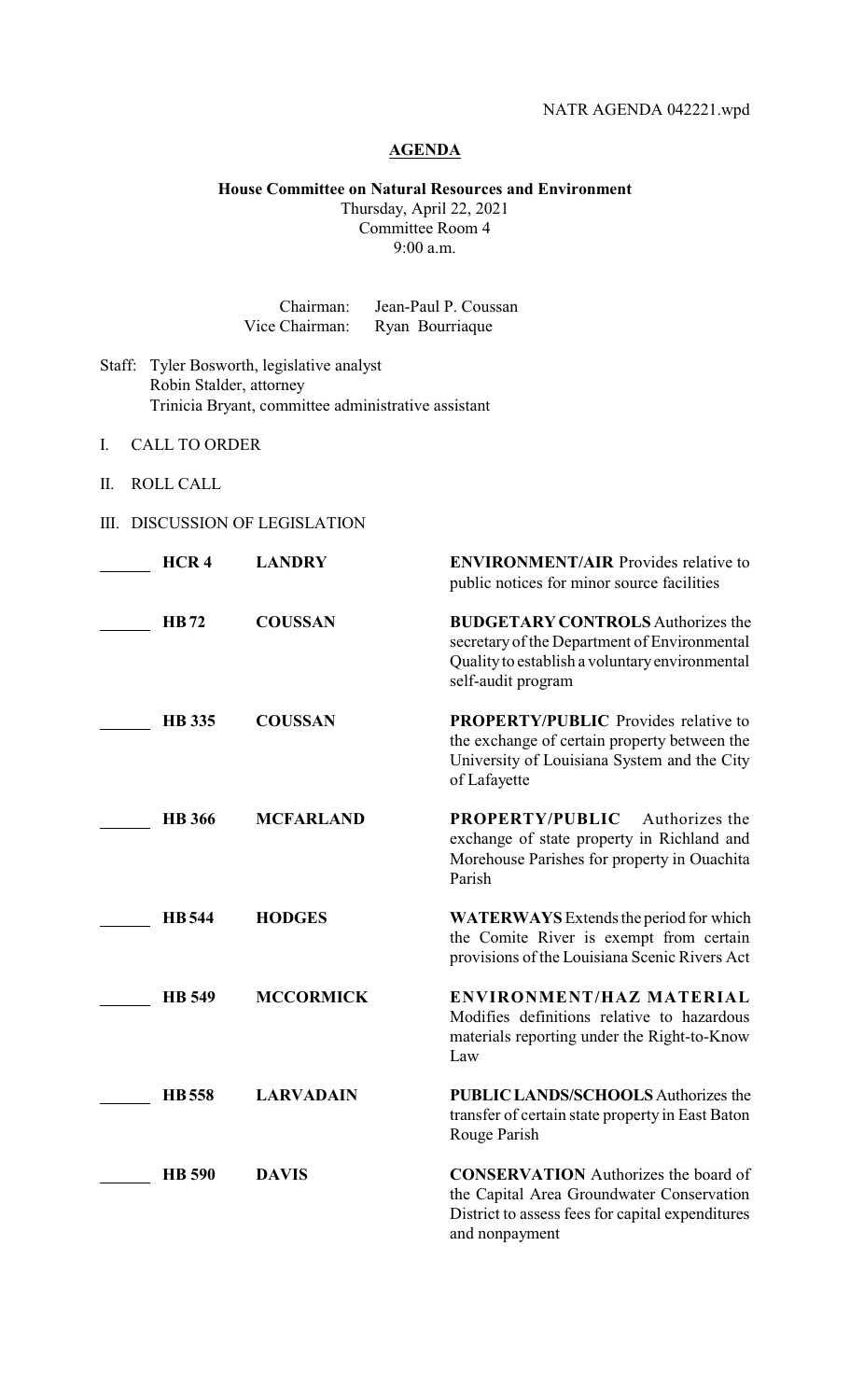| <b>HB</b> 600 | <b>GOUDEAU</b>      | <b>PROPERTY/PUBLIC</b> Exempts certain<br>property belonging to Lafayette and Lafayette<br>Parish from third party transfer requirements                       |
|---------------|---------------------|----------------------------------------------------------------------------------------------------------------------------------------------------------------|
| HB 627        | <b>HUVAL</b>        | <b>PROPERTY/PUBLIC</b><br>Authorizes the<br>transfer of certain state property in St. Martin<br>Parish                                                         |
| <b>HB</b> 646 | <b>JAMES</b>        | <b>PROPERTY</b> Provides relative<br>to the<br>dedication of state lands to the Recreation and<br>Park Commission for the Parish of East Baton<br>Rouge (BREC) |
| <b>HB</b> 669 | <b>CARTER, GARY</b> | <b>ENVIRONMENT/FEES</b> Authorizes the<br>Department of Environmental Quality to<br>increase annual fees for hazardous waste<br>generators                     |
| <b>HB</b> 670 | <b>CARTER, GARY</b> | <b>ENVIRONMENT/FEES</b> Authorizes an<br>increase in certain fees collected by the<br>Department of Environmental Quality                                      |

# IV. OTHER BUSINESS

Consideration and adoption of the minutes of 2018 – 2019 Interim Session committee meeting held on September 26, 2018

Consideration and adoption of the minutes of 2019-2020 Interim Session committee meeting on November 19, 2019

Consideration and adoption of the minutes of 2019Regular Session committee meetings held on April 24, May 1, May 15, May 21, and May 29

Consideration and adoption of the minutes of 2020 Regular Session committee meetings held on May 6, May 13, May 19, and May 27

Consideration and adoption of the minutes of 2020 First Extraordinary Session meetings held on June 10, 2020

Consideration and adoption of the minutes of 2020 Second Extraordinary Session meeting held on October 6, 2020

Consideration and approval of Site Code: 4-57-008 - LDH site, vacant lot, Abbeville, Vermillion Parish: Vacant lot, 11,794 sq. ft., \$8,000 as of 5.1.2020

Consideration and approval of Site Code: 4-49-008 - LWC site, Labor Office Building, Opelousas, St. Landry Parish: 0.51 acres, 5,144 sq. ft. building, \$250,000 as of 2.9.2021

Consideration and approval of Site Code: 1-38-003 - LDH site, Belle Chasse, Plaquemines Parish: 19 acres, four buildings totaling 817,621 sq. ft., \$330,000 as of 12.22.2020

Consideration and approval of Site Code: 2-59-028 - LDH site, Mental Health Clinic, Bogalusa, Washington Parish: 2.55 acres, 3,346 sq. ft. medical office building, \$110,000 as of 10.13.2020

Consideration and approval of Site Code: 4-28-026 - DCFS site, Surrey Street, Lafayette, Lafayette Parish: 3.63 acres, office building and machine shop, \$330,000 as of 12.9.2020